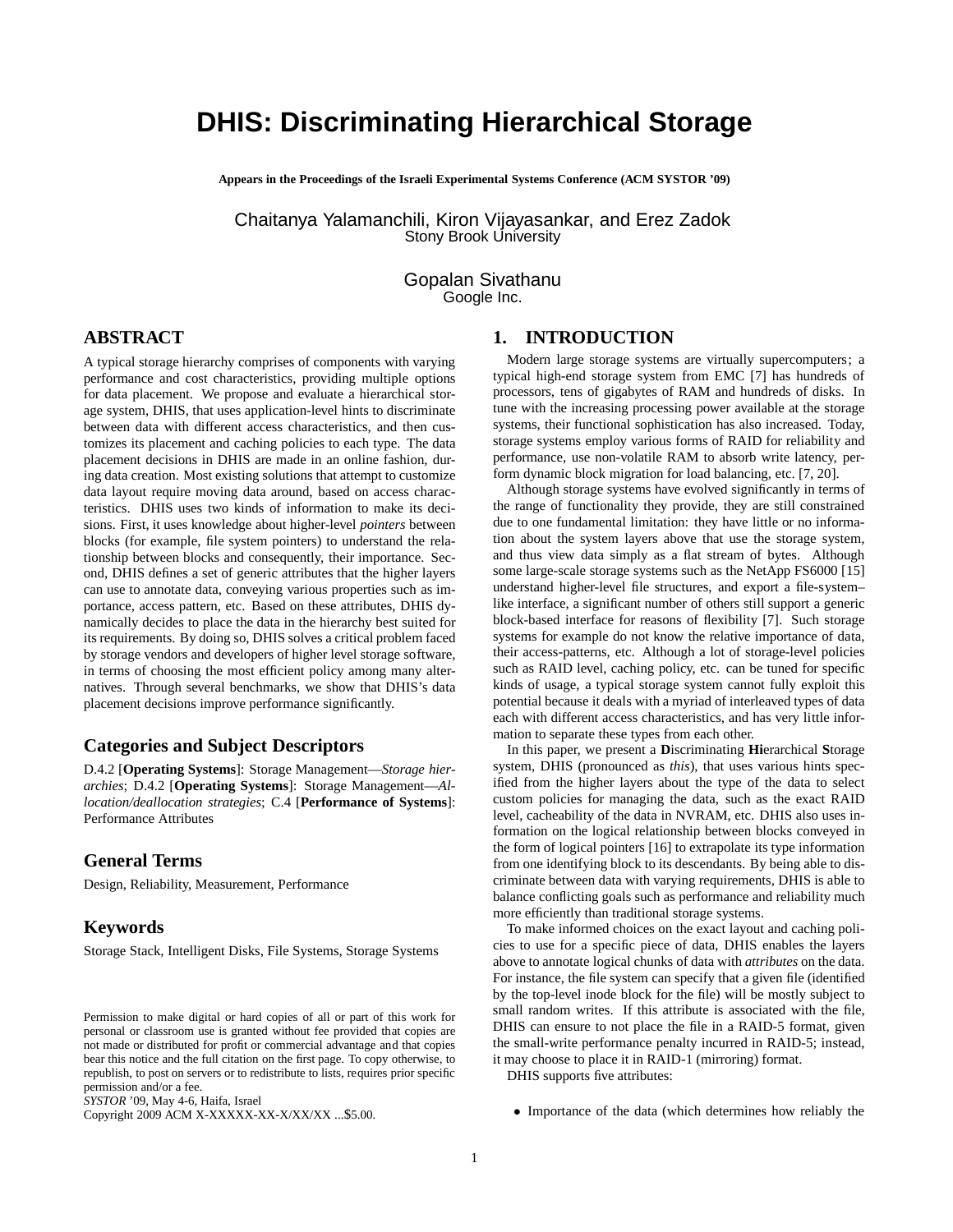data should be stored).

- The normal access-pattern on the data (i.e., random or sequential).
- The expected popularity of the data (i.e., hot or cold).
- Whether the data is read-mostly or write-mostly.
- The expected lifetime of the data (i.e., whether it corresponds to a temporary file).

Based on these five attributes, DHIS decides on the specific redundancy and reliability scheme to use for the data, and the various forms of caching to use (e.g., whether to cache the data in NVRAM or perhaps a faster Flash storage layer) such that the best performance/reliability trade-off is obtained. Specifically, the current implementation of DHIS utilizes these attributes to automatically select the RAID level a piece of data goes into, and to decide which pieces of data to cache in NVRAM.

We evaluate DHIS using a software prototype implementation in the Linux kernel. Our prototype operates as a pseudo device driver that interposes between the file system and the software RAID layers. One key challenge in this prototyping environment is to ensure there is no performance interference between the host application and the processing at the pseudo driver layer. By careful use of kernel isolation techniques, we separate the CPU's and memory's usage of the software prototype from the host applications, thus providing a fairly close approximation of an actual hardware prototype with its own processing and memory. We believe that this prototyping environment is valuable more generally for evaluating other kinds of functionality in the storage system.

Using this prototyping environment we evaluate the various discriminating policies of DHIS and demonstrate their effectiveness. We show that DHIS can achieve significant performance wins by exploiting higher-level attributes. We show that the flexibility to choose RAID levels on a per-file basis provides significant benefits in performance, compared to the one-size-fits-all solution normally employed in today's systems. We also show that by intelligent NVRAM caching of data that is subject to frequent random writes (e.g., meta-data blocks in a file system), DHIS greatly improves overall system performance. As we see in Section 5.4.4, caching meta-data selectively in NVRAM can improve write performance by 37% for random I/O-intensive workloads.

Overall, we find that DHIS offers an interesting design choice for building storage systems that exploit higher level system information. By allowing the higher layers such as the operating system to express attributes inherent only to the data and not what the storage system should do with it, we decouple the layers; in other words, the file system need not understand the specifics of the wide variety of low-level mechanisms and policies that today's storage systems use. Depending on the specific features available within a storage system, the storage system can decide how to exploit this valuable extra information.

The rest of this paper is organized as follows: in Section 2, we discuss the background of modern storage systems and typeaware storage. In Section 3, we describe the design details of DHIS and show the kind of optimizations that DHIS enables. Section 4 presents our disk prototyping framework and our prototype implementation of DHIS. We evaluate our prototyping framework and our implementation in Section 5. We discuss related work in Section 6 and conclude in Section 7. Finally, in Section 8, we discuss how we plan to extend this work in the future.

# **2. BACKGROUND**

In this section, we first describe the current state of the art in hierarchical storage and motivate the need for fine-grained policies specific to data. We then briefly discuss the usage of pointer information in type-safe storage which our work builds upon.

# **2.1 Modern Large-Scale Storage Systems**

Large-scale storage systems today comprise diverse resources that include high processing power, hundreds of gigabytes of RAM, solid state storage media such as flash, and hundreds or even thousands of disks [7]. Modern storage systems run complex software to provide functionality such as reliability, fault-tolerance, and high performance I/O. One of the challenges in such storage systems is to effectively manage the wide range of resources to provide optimal performance and customizable features. However, despite the advancement in storage hardware, the interface used for communicating with them is still simple and narrow in most scenarios. For example, the SCSI interface supports just two main primitives, block read and write, resulting in the storage system being mostly oblivious to higher-level information. This makes efficient resource management within modern storage systems a difficult problem, as storage systems cannot discriminate between different kinds of information they store.

Some existing systems try to work around this problem by exporting more information to higher-level software [6, 9]. For example, certain enterprise-class storage systems allow higher-level software to choose the RAID level to use for a new volume, during creation [10]. However, this requires that the file system or higher-level storage software be aware of the characteristics of each volume, which could be totally tied to the internal architecture of the specific storage systems. For example, a storage system could contain several fine-grained RAID levels, as well as devices such as NVRAM and solid state memory. Storage architectures could also be different across vendors and models, and it may be cumbersome to customize file systems for specific storage systems. Moreover, the abstraction of a volume is in most cases too coarse-grained to express difference in access characteristics across files. Therefore, it is more flexible and straight-forward to communicate the attributes associated with data to the storage system, and let the storage system decide the policies based on its internal architecture.

## **2.2 Type-Awareness in Storage**

Recently, there have been efforts to bridge the information gap between storage systems and higher level layers using Object-Based Storage devices (OSD) [14] and Type-Safe Disks (TSD) [16]. While OSDs fundamentally change the view of storage systems by exporting an object interface, TSDs extend the traditional block interface by introducing the notion of logical pointers between blocks. In this section, we briefly describe TSDs which form the basis for DHIS.

TSDs aim at communicating file-system–level block pointers to the disk system, enabling useful functionality at the disk-firmware level. File system pointers indicate logical relationships between disk blocks. For example, a per-file meta-data block (such as an Ext2 inode block) has pointers to data blocks belonging to a file. At the disk-level, pointers help infer at least three key pieces of information:

- 1. *Logical grouping of blocks*. For example, the set of blocks pointed to by a per-file meta-data block can represent all data belonging to a file.
- 2. *Relative importance of blocks*. Blocks with outgoing pointers impact the reachability of one or more other blocks, and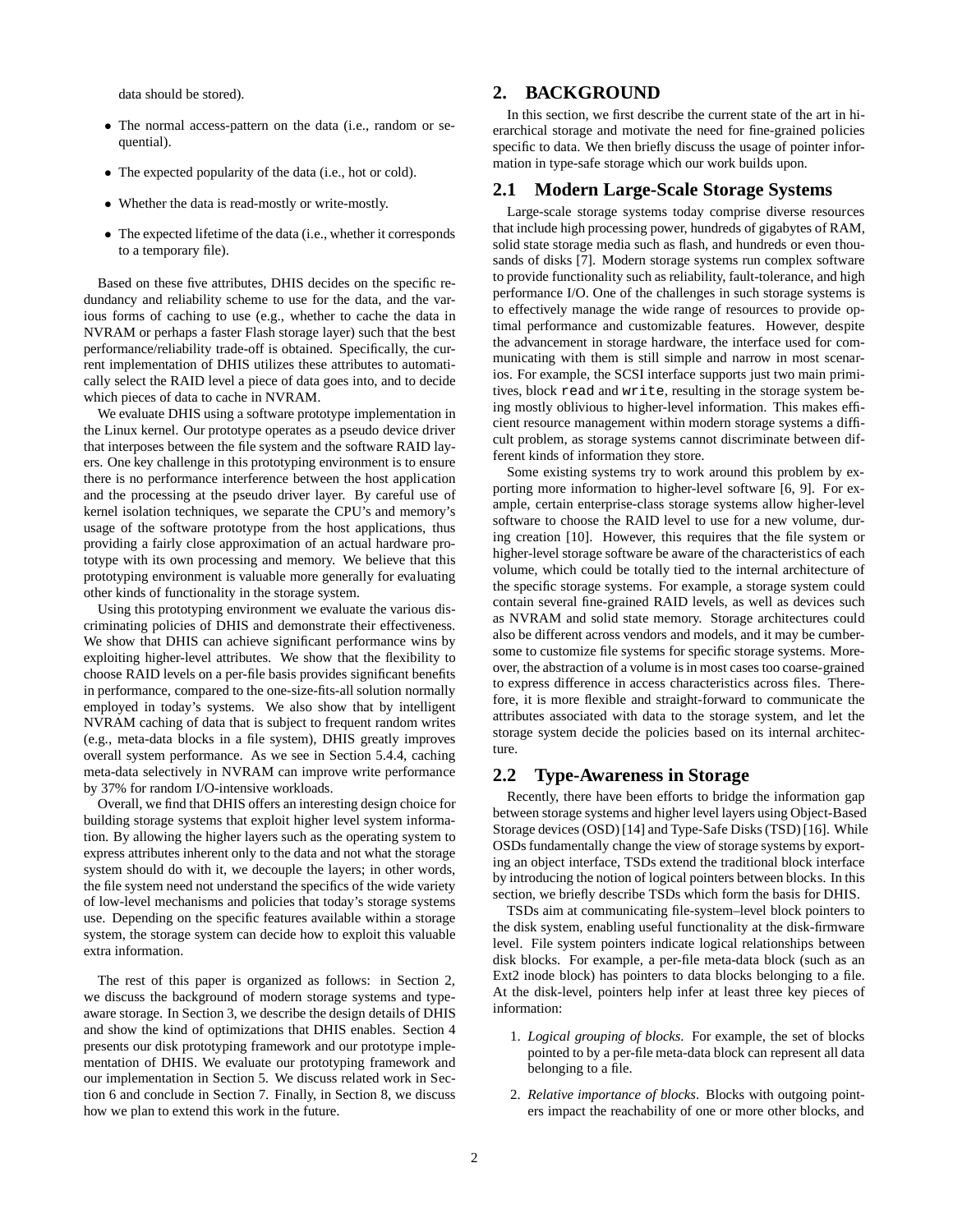hence are more important. For example, meta-data blocks are more important than regular data blocks.

3. *Block liveness*. Current disk systems cannot differentiate used and unused blocks. With pointers, a disk system can infer that blocks without any incoming pointers are unused (as they cannot be reached).

Information about higher-level pointers enables a disk system to provide useful functionality that cannot be provided by present day's disks. For example, a TSD can perform intelligent prefetching of blocks based on logical relationships indicated by pointers (when a meta-data block is accessed, blocks pointed to by it can be prefetched). Knowledge of relative importance of blocks can be used to adopt better redundancy schemes for important blocks.



*Figure 1: Traditional disks vs. TSDs .*

The architectural differences between a regular disk and a TSD are shown in Figure 1. TSDs export an extended block-based interface to support pointers, and to perform free-space management at the disk level. Disk primitives to allocate blocks and adding or removing pointers can be used by higher-level software such as file systems to communicate the necessary information to the disk. TSDs also perform automatic garbage collection of blocks that are not reachable through any pointer, thereby obviating the need for the higher-level software to manage free blocks explicitly. For example, the Ext2TSD file system [16] is a modified Ext2 file system that exports pointer information to a TSD.

# **3. DESIGN**

In this section, we describe the design of DHIS in detail and discuss the optimizations that DHIS achieves by using higher-level attributes on data. In Section 3.1, we describe the type-aware hierarchical storage setup that DHIS incorporates and its salient features. In Section 3.2, we present the set of well-defined higher-level attributes that DHIS supports. Finally, in Section 3.3, we show the kind of optimizations that these attributes enable.

## **3.1 A Hierarchical Storage Architecture**

DHIS's architecture comprises volatile and NVRAM, as well as several individual disks aggregated using standard RAID levels. In our design, we particularly consider the three most commonly used RAID levels: RAID0 (striping without redundancy), RAID1 (mirroring), and RAID5 (striping with a parity block per stripe). These three RAID levels have varying characteristics in terms of performance, reliability, and cost per gigabyte. We aim to use these resources within a single storage system and manage them efficiently

in a transparent manner using higher-level hints about data and access semantics. DHIS exports a flat namespace to higher-level storage software such as file systems, and aggregates the storage capacity available in the different RAID levels internally. The architecture we use while designing DHIS is shown in Figure 2.

In the rest of this section, we detail the basic design aspects of operating such a hierarchical storage system in a type-aware storage setup as described in Section 2.2.

# *3.1.1 Virtualizing the Block Layer Namespace*

Although DHIS manages several disks and RAID levels internally, it appears like a single disk system to higher-level software. For this purpose, it maintains a block-address virtualization layer that contains an address translation table, TTABLE, which maps the global logical block namespace to individual disk-specific addresses. A physical address contains two parts: a disk or device identifier (e.g., an internal RAID device), and a physical block number within that device. The TTABLE is looked up for every I/O request, and is updated whenever blocks need to be re-mapped to different devices. DHIS stores the TTABLE and other bookkeeping structures in non-volatile RAM and periodically writes them to the disk. Note that inbuilt non-volatile memory has been quite common in high-end storage devices for a while, and recently it is being used even for regular hard drives [18].

#### *3.1.2 Block Allocation*

DHIS performs free-space management at the firmware level, thereby freeing higher-level applications from maintaining information solely for placement of data on disk. Block allocation is done using an explicit alloc block disk primitive. This is important for two reasons. First, higher-level software is unaware of internal disk characteristics and hence cannot make correct decisions about block locality especially when the storage system has a complex hierarchy of disk media internally. For example, an Ext2 file system's allocation algorithm assumes that blocks whose logical block numbers are contiguous are physically contiguous as well. This may not be true in a hierarchical storage system. Second, by managing free-space on disk, DHIS can exploit its knowledge of block-liveness to proactively perform operations such as aggressive replication of hot read-only data, to improve performance and reliability. The block allocation API optionally takes a hint block number to allocate the new block closer to it.

One of the main design goals of DHIS is to enable placement of data blocks at the right RAID-level based on higher level data characteristics such as access patterns, relative importance, etc. Therefore, whenever a block is allocated by the higher-level, the disk has to assign a logical block number for it in the global block namespace, and then allocate a physical block in one of the RAID devices. To enable this, DHIS maintains an allocation bitmap for the logical namespace and separate bitmaps for every underlying physical device. The block-allocation primitive performs two steps: one to allocate a logical block number and the second for a physical block number in one of the lower disks. DHIS adds a TTABLE entry whenever a new block is allocated.

#### *3.1.3 Pointer-Based Optimizations*

Like a TSD (described in Section 2.2), DHIS includes two disk primitives, one to create logical pointers between blocks called CREATE PTR(srcblk,destblk), and the other to delete logical pointers called DELETE PTR (srcblk, destblk). These primitives can be used by higher-level software to communicate pointer relationship to DHIS . DHIS maintains all pointers with respect to the global logical block namespace, and not the physical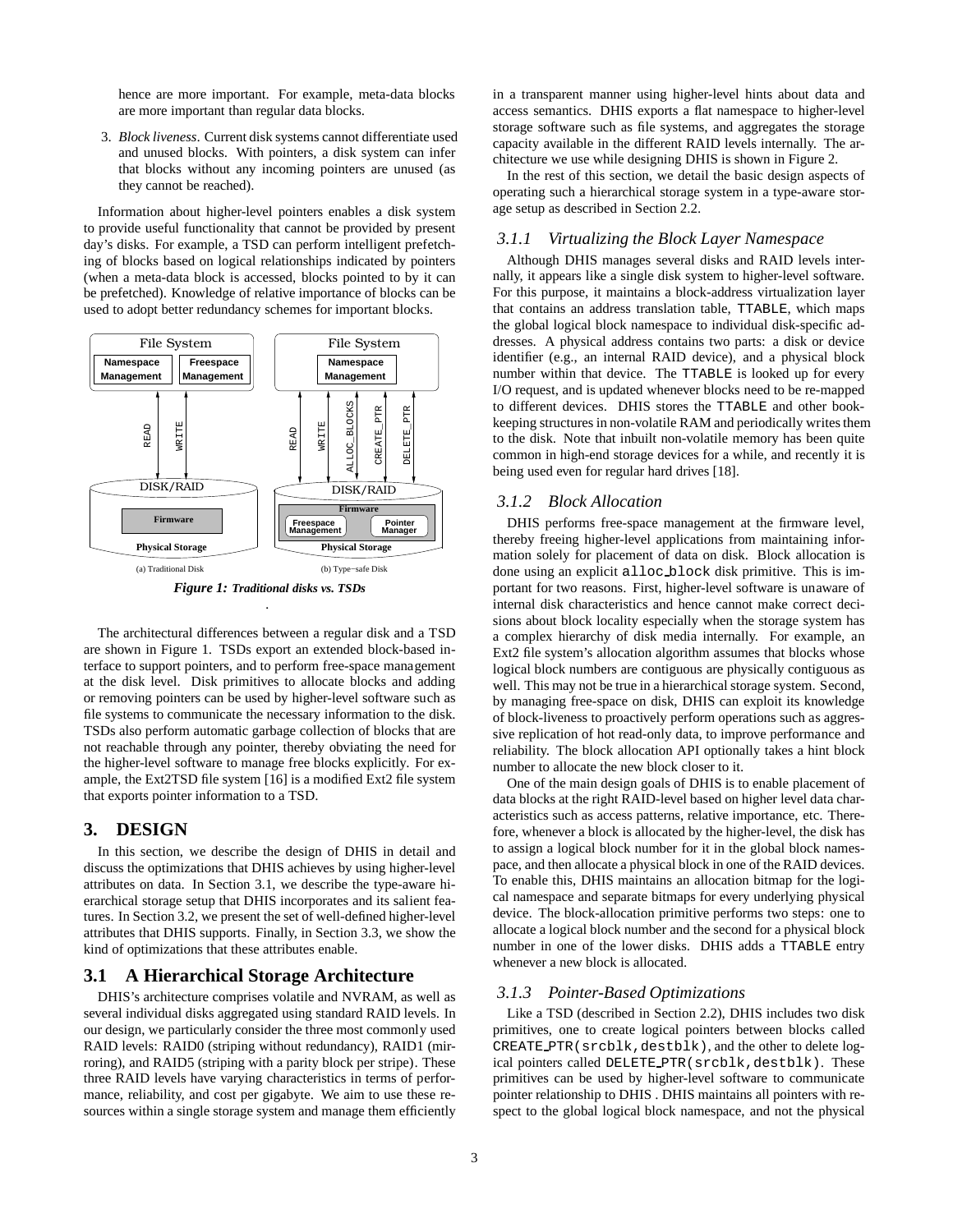

*Figure 2: DHIS Architecture*

blocks. This allows DHIS to relocate physical blocks transparently without affecting the stored pointer information.

By using pointer knowledge, DHIS performs three key optimizations as follows:

- 1. All higher-level meta-data blocks (identified as those having outgoing pointers) are placed in the RAID level of highest reliability and best random-access performance. This is because meta-data blocks are more important and accessed more frequently compared to regular data blocks. In our setup, we use RAID1 for this purpose. Note that as the physical destination of blocks are determined at the time of allocation, we do not have information about outgoing pointers for a newly created block and hence we cannot differentiate between data and meta-data for a newly allocated block. Only when the first outgoing pointer is created from a block, DHIS can identify it as a meta-data block. Therefore, DHIS performs dynamic relocation of meta-data blocks to RAID1 as and when the first pointer is created from a block.
- 2. As meta-data blocks need to be written to disk frequently for reliability reasons, DHIS attempts to absorb the write latency of these blocks by caching writes in NVRAM. As meta-data blocks constitute a small percentage of the total size of storage, NVRAM caching is beneficial. DHIS flushes out the NVRAM contents to RAID1 in configurable periodic intervals of time and also when the device is idle.
- 3. DHIS exploits its knowledge about block-liveness (differentiating between used and unused blocks) to remove dead blocks (those freed by the file system) from the NVRAM cache and the regular disk cache, for improving the cache utilization.

# **3.2 Attributes**

In this section we describe the set of hints or attributes that higherlevel software such as file systems can associate with disk blocks in DHIS. Note that knowledge about pointers at the disk level allows DHIS to inherit attributes of a meta-data block to the sub-tree of data blocks that it points to. For example, to set an attribute for a file, a file system just needs to set an inheritable attribute to the perfile meta-data block, and DHIS automatically inherits the attribute to all blocks belonging to that file.

There have been previous efforts to infer the characteristics of blocks at the disk level without an explicit interface, by using history of accesses [20] or block correlations [13]. However, these methods are quite limited in the range of characteristics they can infer, and often end up being too complex. For example, although it is possible to identify hot and cold blocks using access history, information such as the relative importance of blocks with respect to higher-level applications cannot be inferred easily. Therefore, DHIS provides an explicit interface for communicating a set of well-defined hints or attributes that can be set by higher-level storage software such as file systems.

#### *3.2.1 Attribute Interface*

Higher-level software can set attributes using an explicit disk primitive, DHIS SETATTR, by passing a bitmap representing the attributes. Note that attributes in DHIS are normally set to metadata blocks, and they qualify the characteristics of all blocks in the pointer tree starting from that block. For example, if an Ext2 file system needs to specify the access pattern for a file, it needs to set an appropriate attribute to the corresponding inode block. DHIS automatically groups blocks in the sub-tree and associates the attribute to all such blocks. The following are the attributes that DHIS supports:

- IMPORTANCE: determines the relative importance of a data item. Currently DHIS supports this as a Boolean attribute which indicates that an entity is more important than others. This can potentially be extended to support more finegrained levels based on the diversity in internal storage hardware. Applications, for example, can set this attribute for source files or documents that need to be preserved with the highest level of reliability.
- ACCESS PATTERN: determines if the set of blocks (belonging to the sub-tree of a meta-data block) will be accessed randomly or sequentially. This attribute takes two values: random, or sequential. Applications can set this attribute to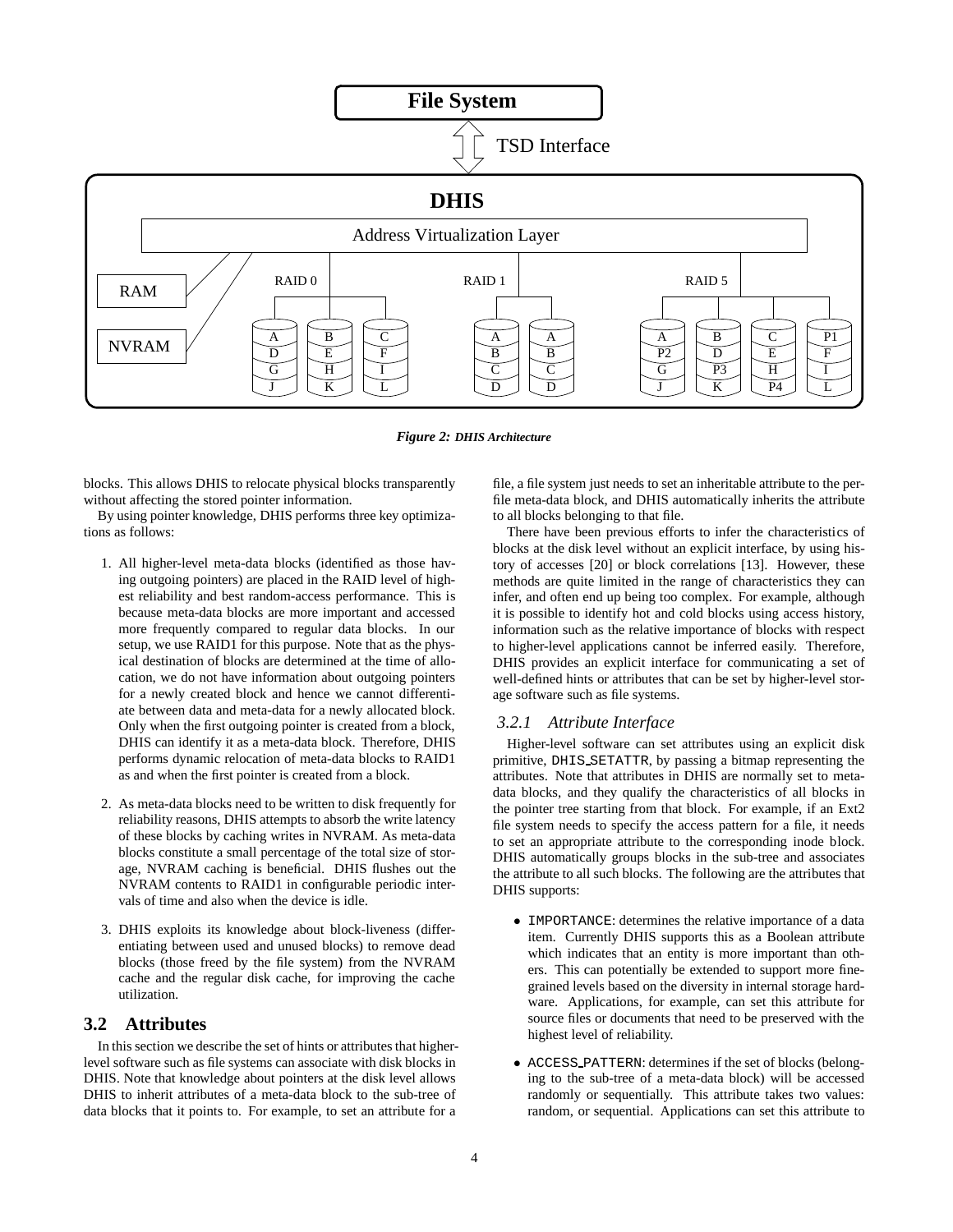files they own based on their access pattern. For example, a simple classification of files based on their types can enable a file system to mark video files as sequential and database index files as random.

- HOT/COLD: specifies the frequency in which the particular data item will be accessed. This takes either of these values: hot, and cold. Generally applications can set archival data as cold and frequently updated files such as database writeahead log files as hot.
- READ-MOST/WRITE-MOST: indicates whether a data item will be mostly read or written. For example, binary files such as /bin/ls in Unix will be mostly read and will be updated only infrequently. Similarly, file system journals or database log files will predominantly be written.
- TEMPORARY: this is a Boolean attribute that indicates whether a data item is temporary (i.e., short-lived) in nature. For example, object files generated by compilers and intermediate files generated by applications such as download managers can be classified as temporary.

The above attributes are the ones that have been currently implemented in the DHIS prototype. In Section 8, we discuss how we plan to extend this set of attributes. Storage software such as file systems can set attributes for appropriate meta-data blocks, using application-specific information. For example, file systems can export an interface to user applications to set attributes at the granularity of files or directories. In such cases, file systems have the responsibility to transform logical abstractions (such as files) into corresponding meta-data blocks and to pass the attributes to DHIS. For example, an Ext2 file system can export an ioct1 that user applications can use to set attributes to a file identified by a path name. Ext2 can then issue a DHIS SETATTR call with the attribute, for the inode block corresponding to the path name.

#### *3.2.2 The Ext2DHIS File System*

We developed an attributes-aware file system to support DHIS, as an extended form of the Ext2TSD file system [16]. Ext2TSD is a modified Ext2 file system that supports TSD devices. There are two main differences between a regular Ext2 file system and Ext2TSD. First, Ext2TSD does not perform free-space management, and allocates blocks using the TSD disk API. Second, whenever a new pointer is added or removed for a meta-data block (such as an inode), Ext2TSD issues the corresponding CREATE\_PTR or DELETE PTR calls to the disk to communicate the pointer.

We have developed Ext2DHIS as an extended Ext2TSD file system that includes an ioctl interface for user applications to set attributes to files or directories. Ext2DHIS issues DHIS SETATTR calls to the storage system whenever attributes need to be set or changed. In addition to this, we have developed a simple scheme to set basic attributes automatically for known file name extensions, at the file system level. For example, Ext2DHIS automatically marks files with extensions .c, .cpp, etc., as important as these may be source files. This provides a simple means to set basic attributes without the need to modify user-level applications.

# **3.3 Attribute-Based Optimizations**

In this section, we describe the optimizations that DHIS achieves using the well-defined set of attributes listed above. First, we present the method we use to choose the right RAID level for a given data item. Second, we describe how better NVRAM utilization can be done by choosing the right candidates to cache. Third, we detail

how information about temporary files can aid in reducing disk fragmentation.

#### *3.3.1 Choosing Optimal RAID Levels*

The three RAID levels that DHIS manages have different performance and reliability characteristics. In this section, we first describe the key characteristics of RAID levels in DHIS and then we detail the policies DHIS adopts to choose the right RAID level to place data.

#### *Characteristics of RAID Levels.*

RAID0 performs plain striping across several disks without any redundancy and hence it has the lowest reliability level among the three. However, in terms of performance, RAID0 is good for sequential and random read-write workloads. This is mainly because I/O operations get parallelized across the individual disks when data is striped. In terms of cost per gigabyte, RAID0 is the cheapest as there is no redundancy and the storage capacity is the sum of the individual disk capacities.

RAID1 mirrors data across two or more disks. As the disks contain identical data at all times, data reliability is better as it can tolerate N-1 disk failures where N is the number of mirrored disks. In terms of performance, RAID1 has similar characteristics for both sequential and random I/O. Reads are faster than writes as reads can be parallelized across the N disks. Write speed is in tune with that of a single disk, because for every write, all disks have to be updated, but in parallel. RAID1 has the highest cost per gigabyte as the total capacity of the drives is halved due to mirroring.

RAID5 stripes both data and parity information across three or more drives. In principle it is similar to having a single dedicated parity drive, but parity blocks are distributed across all drives. RAID5 can recover from single disk failures and hence has comparable reliability to a two-disk RAID1. Read performance in RAID5 is similar to that of RAID0. However, for small random writes, RAID5 performs poorly. This is because, for small writes that do not span a complete stripe, computation of new parity involves reading the old contents of the data block and the parity block. In terms of cost per gigabyte, RAID5 is the second best among the three, as there is a single parity block for a stripe.

#### *RAID Placement Policies.*

In addition to placing all meta-data blocks in RAID1 (as described in Section 3.1.3), DHIS also adopts placement policies based on higher-level attributes. Table 1 shows the placement policies that DHIS adopts for each combination of attributes. The principles that we use to decide the RAID level for a data item are in tune with the performance and reliability characteristics associated with each RAID level as described above. Note that for data that is IMPORTANT and COLD we use RAID5 irrespective of its access pattern and read-write characteristics because they are going to be accessed rarely and hence performance is not a significant factor.

#### *3.3.2 Choosing Candidates for NVRAM Caching*

DHIS chooses candidates for NVRAM caching to maximize the number of absorbed writes through NVRAM. It chooses all metadata blocks as candidates as described in Section 3.1.3, because meta-data blocks are frequently written and have random access patterns. Similarly, it also chooses blocks with the combination of attributes HOT, WRITE-MOST, and RANDOM, as these are expected to benefit the most from NVRAM caching. We do not choose sequential workloads as candidates and in general they do not benefit much from caching.

DHIS manages NVRAM buffers using a simple mechanism that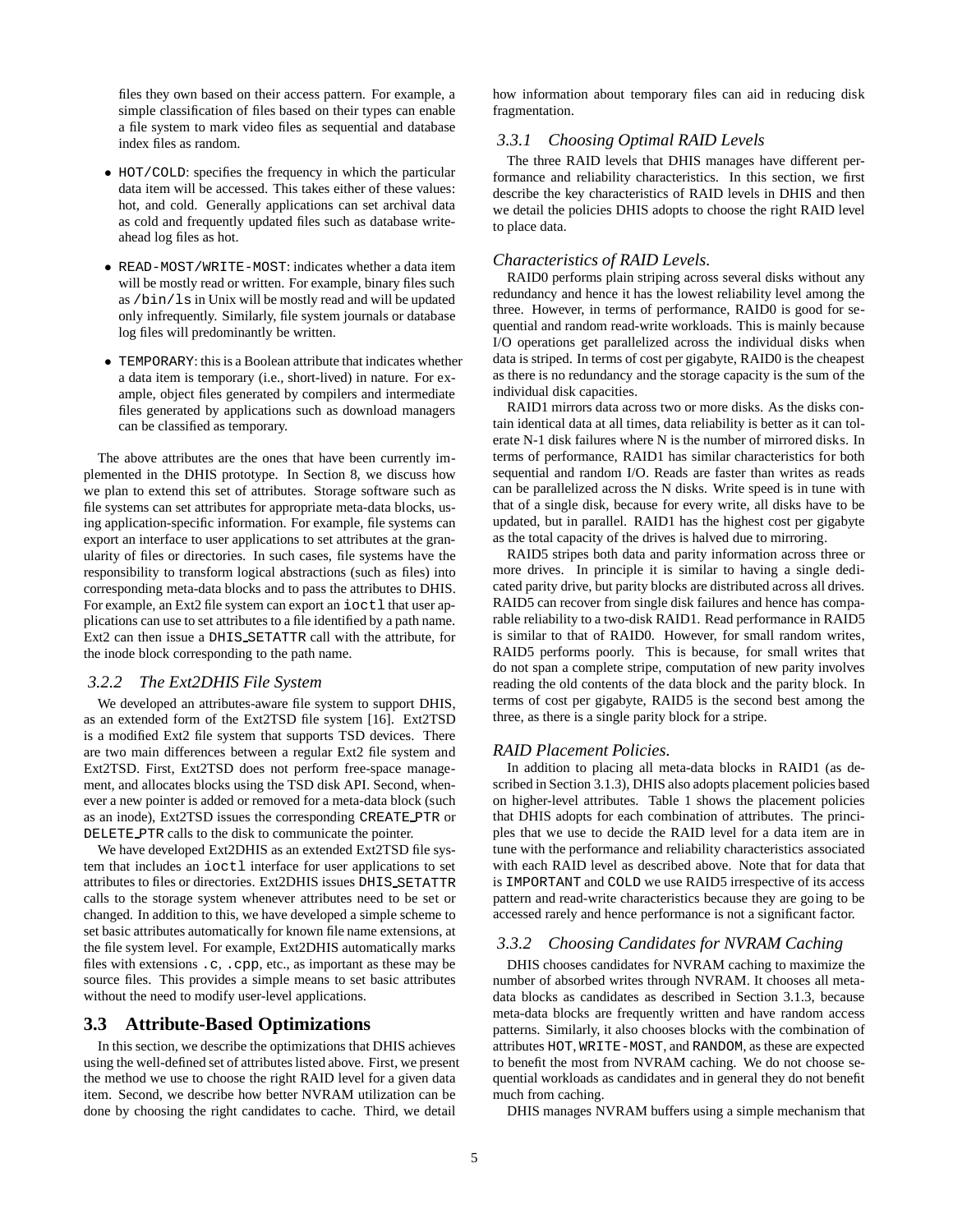| IMPORTANT | <b>ACCESS_PATTERN</b> | READ/WRITE-MOST       | HOT/COLD       | <b>RAID</b> Levels |
|-----------|-----------------------|-----------------------|----------------|--------------------|
| No.       | Any                   | Any                   | Any            | 0, 5, 1            |
| Yes       | Any                   | Any                   | Cold           | 5, 1, 0            |
| Yes       | Not set               | Not set               | Not set or Hot | 5, 1, 0            |
| Yes       | Random                | Not-set or Write-most | Not set or Hot | 1, 5, 0            |
| Yes       | Random                | Read-most             | Not set or Hot | 5, 1, 0            |
| Yes       | Sequential            | Any                   | Not set or Hot | 5, 1, 0            |

**Table 1:** *RAID placement heuristics. The order of RAID levels listed in the last column is the desired order for each combination of attributes. DHIS tries the next level when allocation fails in one of the levels.*

caches writes when the corresponding block is a candidate, and an asynchronous process that flushes NVRAM buffers to disk whenever the disk is idle. When all buffers in the NVRAM are dirty, DHIS passes all subsequent writes to other candidates directly to disk, until NVRAM buffers are flushed out.

#### *3.3.3 Reducing Disk Fragmentation*

A fragmented disk can yield poor performance for large files that are accessed sequentially. This is because when there are only fragments of free-space left for allocation, large files may end up spread out across the disk resulting in unnecessary disk seeks. Temporary files that get created and deleted within short intervals of time could exacerbate disk fragmentation, thereby seriously affecting the performance of large files under some scenarios.

DHIS deals with temporary files in a different manner to reduce disk fragmentation. As DHIS is responsible for free-space management, it allocates space for block groups with the TEMPORARY attribute set, in a segregated portion of RAID level 0 (group of blocks at the end of the device). For blocks that are not temporary, DHIS never allocates space from this segregated area. This ensures that temporary files that get created and deleted never interfere with the allocation of regular files, thereby significantly reducing disk fragmentation.

## **4. IMPLEMENTATION**

In this section, we first describe our generic disk functionality prototyping framework, DPROTO, that we built for the Linux kernel 2.6.15. We discuss the implementation details of DHIS over DPROTO.

#### **4.1 DPROTO**

We developed DPROTO as a pseudo-device driver that stacks on top of one or more lower-level disk or software RAID drivers, in a single machine. One of the main challenges in developing DPROTO is isolating the resources consumed by components that are supposed to go inside the disk firmware if it were a real implementation. For example, if the functionality being prototyped is a disk-level data compression technique, the part of DPROTO that performs compression has to consume resources that are completely isolated from that used by applications and file systems, which is difficult in a single machine setup.

While developing DPROTO we aimed at isolating key resources, CPU and memory, between disk-level functionality and higherlevel applications. For CPU isolation, we use a multiprocessor setup and ensure that disk-level functionality always gets executed in an isolated processor. For memory isolation, we implemented an isolated preallocated memory pool and ensured that disk functionality never accesses memory beyond the preallocated range.

Figure 3 shows the architecture of DPROTO. We implemented the pseudo-device driver as two layers, the upper layer running in the context of the file system, and the lower layer running as a sep-



*Figure 3: DPROTO Architecture*

arate thread bound to an isolated CPU. Disk I/O requests generated from the file system reach the upper layer of DPROTO, which adds the request to a shared queue. The lower layer services requests from the queue and eventually passes it down to physical storage. Any disk-level functionality such as compression would be handled by the lower-level service thread and hence runs in an isolated CPU. All memory allocations done by both layers of DPROTO use the preallocated memory pool. Therefore, DPROTO requires specifying the total memory requirement for a given functionality before hand.

To test the performance of a disk-level functionality prototyped using DPROTO, the comparison reference can be run with one processor disabled and with the appropriate size of memory preallocated. For example, if a compression disk system is compared to a regular disk system for a particular workload, the regular disk run of the workload has to be done with one processor disabled and the preallocated memory equal to the memory requirement of the compression disk. With this procedure, the comparison becomes fair and closely represents the results of a real implementation.

Our implementation of DPROTO had 5,790 lines of new kernel code and 350 lines of user-level code.

# **4.2 DHIS Prototype**

We implemented a prototype of DHIS using our DPROTO frame-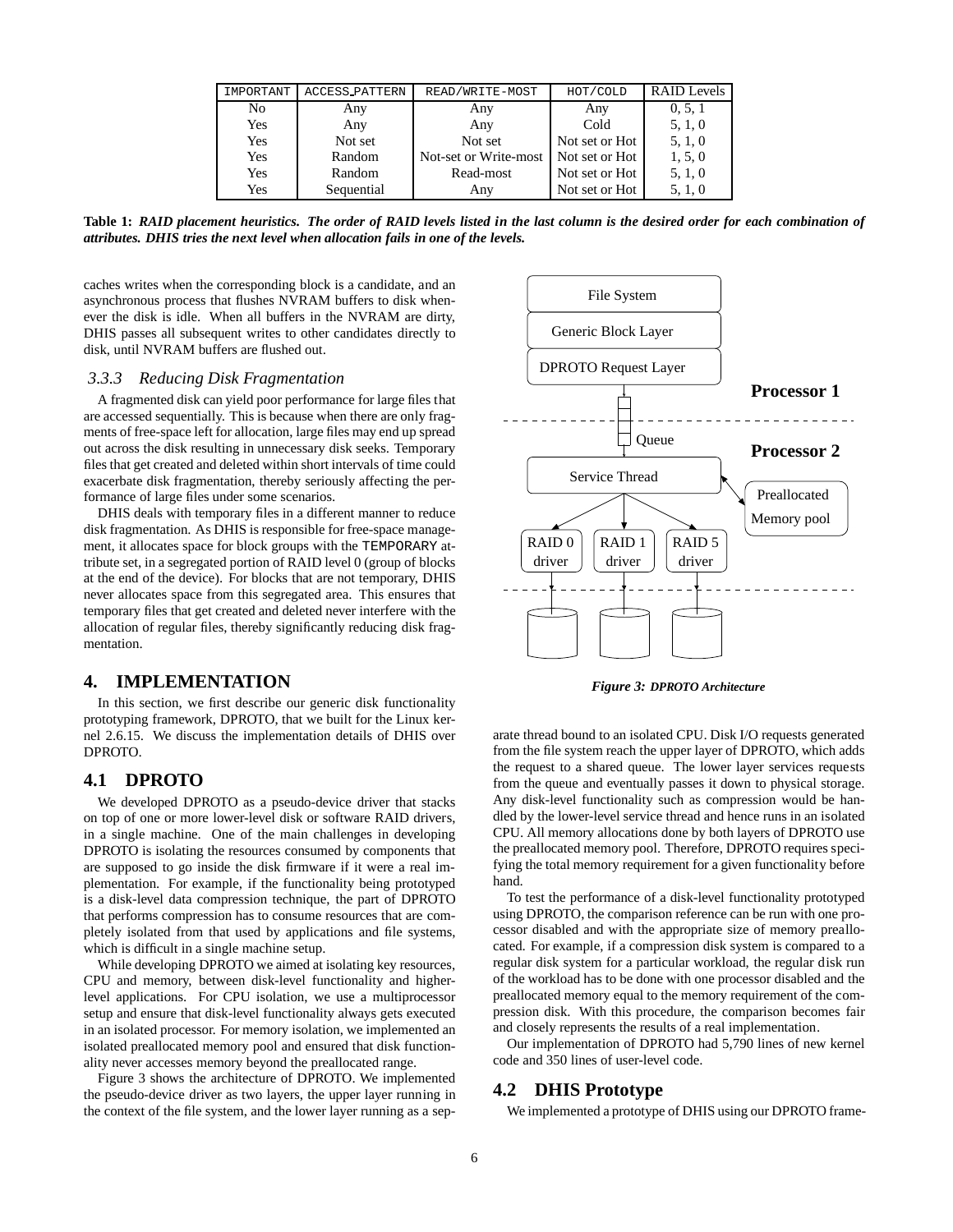work. We preallocated the size of each of our data-structures, TTABLE, NVRAM cache, allocation bitmaps, attribute and pointer management structures, and request queue, as a function of the total storage capacity. For the three RAID levels, we stacked DPROTO on top of the regular Linux software RAID drivers for RAID0, RAID1, and RAID5. Our prototype of DHIS had 2,150 lines of kernel code in addition to DPROTO.

# **5. EVALUATION**

We evaluated the performance of DPROTO and our prototype implementation of DHIS to get an estimate of the benefits achieved by attribute-based RAID placement and NVRAM caching. In Section 5.1, we present our evaluation setup. In Section 5.2, we describe the benchmarks that we used. In Section 5.3, we discuss the performance characteristics of our prototyping framework, DPROTO. Finally, in Section 5.4, we show evaluation results for DHIS's RAID placement for several micro-benchmarks, an OLTP workload and a Kernel Compile workload. We also present evaluation results for DHIS's NVRAM caching mechanisms.

# **5.1 Evaluation Setup**

For all benchmarks, we used a 2.8GHz Xeon machine with 1GB RAM, and 6 Maxtor SCSI disks with capacities of 250 GB each, rotational speed of 7,200 RPM and with 8MB cache. We used Fedora Core 6, running a vanilla 2.6.15 kernel.

To ensure a cold cache between benchmark runs, we unmounted all involved file systems between each test. We ran all tests at least five times and computed 95% confidence intervals for the mean elapsed, system, user, and wait times using the Student- $t$  distribution. In each case, the half-widths of the intervals were less than 5% of the mean. Wait time is the elapsed time less CPU time used and consists mostly of I/O, but process scheduling can also affect it.

We observed disk statistics from /proc/diskstats for each of our benchmarks and used it to analyze the reasons behind our results. Disk statistics provide the following information observed by the disk for each benchmark we ran: number of read I/O requests (rio), number of write I/O requests (wio), number of sectors read (rsect), number of sectors written (wsect), number of read requests merged (rmerge), number of write requests merged (wmerge), total time taken for read requests (ruse), and the total time taken for write requests (wuse).

## **5.2 Benchmarks and Configurations**

We used the following benchmarks: Postmark [19], a series of micro-benchmarks, FileBench [1] and Kernel Compile. We discuss each of them below.

We used Postmark [19], a popular file system benchmarking tool, to test the performance of our prototypes. Postmark is I/O-intensive and stresses the file system by creating a large number of small files and then performing a series of file system operations such as directory lookups, creations, and deletions on them. A large number of small files is common in electronic mail and news servers where multiple users are randomly modifying small files. Postmark mostly generates a combination of small random reads and writes, and hence we use this for testing the performance of our implementations, under random workloads. The working set of a Postmark benchmark is determined by the number of files to be created initially, and their size range. For all runs of Postmark, we used file sizes ranging from 400KB to 600KB with the base number of files set to 3,000. We chose these parameters in order to create a reasonably large working set for the test machine (1GB RAM). We have mentioned the exact configuration of Postmark used for each test,

along with the respective test results.

We also ran a series of micro-benchmarks to test the characteristics that Postmark does not cover. For example, Postmark does not evaluate sequential I/O performance and overheads for large file workloads. Micro-benchmarks also isolate the overheads for specific operations, and hence give a clearer picture of the overheads. We developed a user-level tool that generates one of the following workloads: random read, random write, sequential read, and sequential write. For all runs, we used 4KB read or writes on a single 1.5GB file. For the sequential benchmarks (read and write), we performed sequential 4K I/O on the 1.5GB file 5 times, totalling to 7.5GB of I/O. For random read and write benchmarks, we performed 20,000 and 150,000 4K I/O respectively.

We used FileBench [1] to emulate an OLTP application. Finally, we used the linux kernel 2.6.28 sources for the Kernel Compile workload. We mention more details on the test setup when we discuss the benchmark results for the OLTP and Kernel Compile workloads in Section 5.4.2 and Section 5.4.3 respectively.

# **5.3 DPROTO Overheads**



*Figure 4: Postmark results for DPROTO vs. a regular disk*

We evaluated the performance of DPROTO framework as a null layer that stacks on top of a regular disk. We ran Postmark for two different configurations on an Ext2 file system mounted on the null DPROTO layer, and compared it with Postmark run on a regular disk. Figure 4 shows the overheads of DPROTO compared to a regular disk. The overall elapsed time overhead of DPROTO was only 3.6% compared to regular disks. This is contributed mostly by an increase in wait time, due to an additional level of indirection in the DPROTO request service queue.

# **5.4 DHIS Results**



*Figure 5: Postmark results for Ext2DHIS over DHIS compared to Ext2 over plain DPROTO*

We evaluated the performance of our prototype implementation of DHIS and our optimizations for RAID placement and NVRAM caching.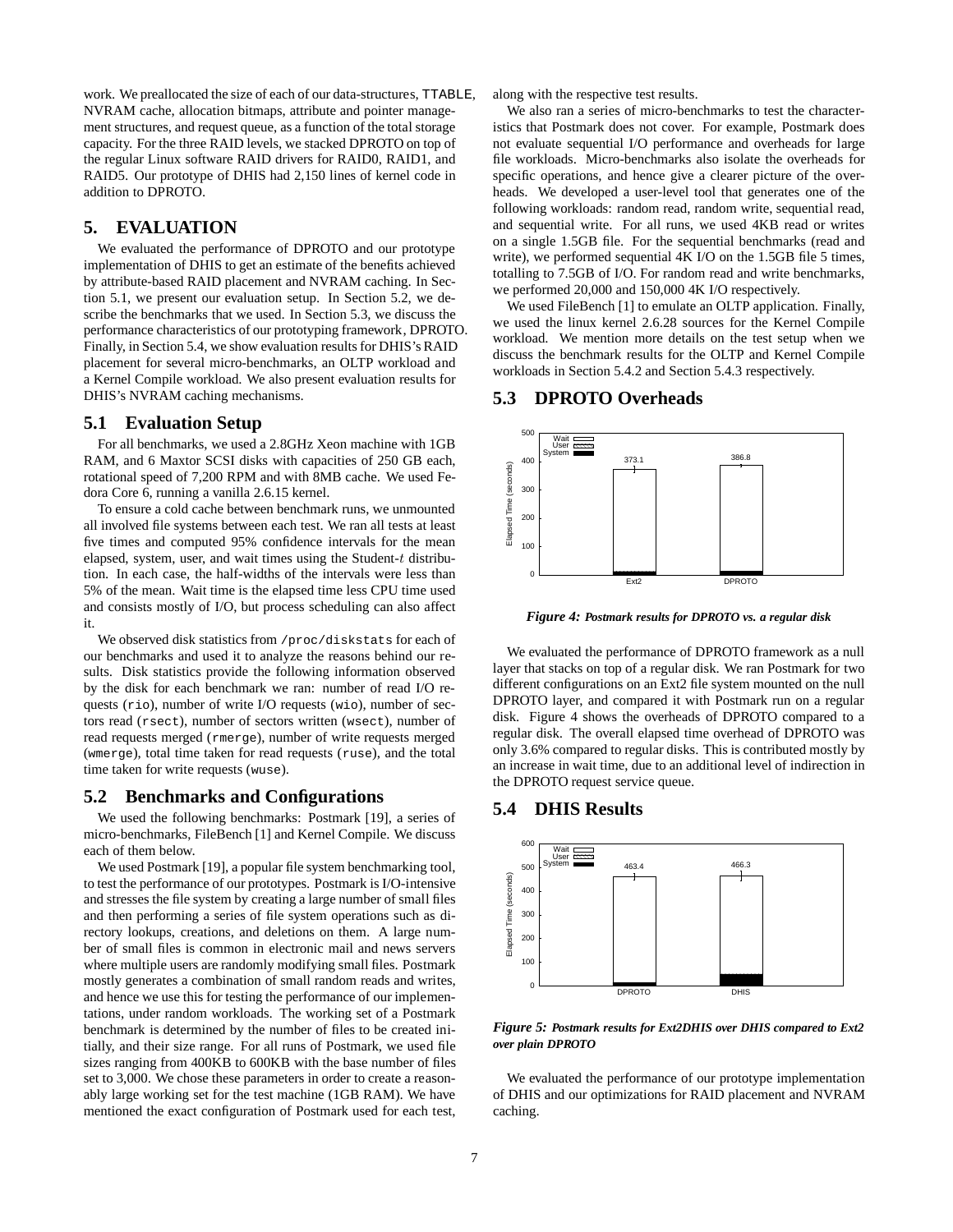Figure 5 shows the overheads of DHIS over regular DPROTO. We configured DPROTO to preallocate the same amount of memory that DHIS required for storing its data-structures (128MB). Although the elapsed times for both runs are similar, DHIS has higher system time (13 secs vs. 49 secs) and lower wait time (449 secs vs. 416 secs) compared to regular DPROTO. The system time increase is due to two reasons. First, Ext2DHIS issues ioctls to the pseudodevice driver to communicate pointer information, contributing the major component of system time. Second, the shared queue is protected by a spin lock and hence minor contention causes a busy wait resulting in increased system time. The reduced wait time is because of better spatial locality caused by the disk-level block allocation scheme used by DHIS (compared to file-system–level allocation in Ext2). The scheme co-locates blocks in a greedy fashion without taking into account future file growth.

#### *5.4.1 RAID Placement Optimizations*



#### *Figure 6: Postmark results for Ext2DHIS over DHIS compared to Ext2 over plain DPROTO on RAID1 and RAID5*

To evaluate the benefits of the RAID placement optimizations performed by DHIS, we used Postmark and micro-benchmarks. For all benchmarks, we observed the time taken for the workload on regular DPROTO stacked over individual RAID1 and RAID5 devices and compared them with DHIS. While running the workload over DHIS, we set the IMPORTANT and ACCESS PATTERN attributes, so that DHIS would place them in the optimal RAID level.

As Postmark generates mostly a random workload, we ran it with the RANDOM attribute set. For micro-benchmarks, we set the SEQUENTIAL and RANDOM attributes for sequential and random reads and writes respectively.

Figure 6 shows the Postmark results for DHIS as compared to DPROTO on individual RAID1 and RAID5. As evident from the figure, DHIS performs closer to regular RAID1 as it placed the Postmark working set on its RAID1 hierarchy. DHIS has an elapsed time overhead of 25% compared to regular RAID1 although DHIS places all data on RAID1 for this benchmark. This is due to two reasons. First, Postmark creates and deletes a large number of files and hence results in a large amount of pointer operations and attribute updates. This results in increased system time (13 secs vs. 49 secs) as seen from the figure. Second, as pointer operations are synchronous in nature, they block until the DPROTO service thread handles them. This results in increased wait time (386 secs vs. 452 secs). The overheads are more pronounced for the Postmark workload because Postmark is an extreme case of an I/O-intensive workload. In most common workloads, DHIS performs much closer to RAID1 for random workloads (as shown in the micro-benchmark results below).

Figure 7 shows the micro-benchmark results for RAID placement. As shown in the graphs, under all cases, DHIS performs close to the fastest of the two RAID levels. Note that for the sequential write workload, DHIS performs 16% better than RAID5. This is because DHIS places all meta-data blocks in RAID1 for maximizing reliability and better performance (as meta-data blocks will mostly be accessed at random). By placing meta-data blocks in RAID1, DHIS has better sequential write characteristics, as random meta-data updates (such as updating the inode) gets absorbed by RAID1 while writing to a large sequential file on RAID5.

# *5.4.2 OLTP Workload*

FileBench [1] is a framework for file system workloads. It uses a high level workload language to model the I/O behavior and other characteristics of desired applications. We used FileBench to emulate an OLTP workload. This workload performs transactions on a file system using an I/O model from Oracle 9i. This workload tests for the performance of small random reads and writes to data files and synchronous writes to a log file. It launches a configurable number of reader processes, ten writer processes for asynchronous writing, and a log writer process. The emulation includes the use of Intimate Shared Memory (ISM). ISM is a special kind of shared memory used by DBMS vendors to maximize I/O performance. Because the writes to data files are asynchronous, the throughput is limited mostly by the read performance. Figure 8(a) shows the I/O throughput achieved using DHIS for a varying number of reader processes. The figure also compares these throughput values with those achieved using DPROTO over RAID0, RAID1 and RAID5. The number of reader processes is varied between 25 and 100 in increments of 25 with 10 asynchronous writer processes and a log writer process. The working set for the workload consists of 10 data files each of size 250 MB and a log file of size 250 MB. These file sizes ensure that we have a reasonably large working set for the test machine (1 GB RAM). While benchmarking DHIS, we ran FileBench with the attributes IMPORTANT and READ-MOST and ACCESS-PATTERN set to RANDOM on the data files. We observe that DHIS performs close to RAID5 as it chooses RAID5 for the said category of data files. RAID0 has higher throughput relative to RAID1, RAID5, and DHIS for this workload because of the high concurrency in disk accesses but is not applicable for important data. Figure 8(b) shows the latency per operation using the same configurations as above. Again, DHIS performs close to RAID5. Further, the relatively higher rate of increase in latency values for RAID1 with increasing number of reader processes shows that RAID0, RAID5, and DHIS handle I/O concurrency much better than RAID1 for this workload. In summary, setting appropriate attributes on data files for the OLTP workload enables DHIS to make the most efficient data placement decision and it indeed performs close to RAID5.

#### *5.4.3 Kernel Compile Workload*

To evaluate the benefits of DHIS when upper layers such as file systems or applications set attributes on files based on file types, we ran a kernel compile workload for four cases. For each case, the sources directory is based on RAID1 storage that is separate from the storage for the build directory. The build directory was configured to be based on one of RAID0, RAID1, RAID5, or DHIS. The upper layer (in this case, the ext2DHIS file system) sets the attribute TEMPORARY on binary files. DHIS processes the attribute and places all binary files in RAID0 storage. Figure 9 shows the total number of sectors written in each case. While RAID1 and RAID5 write 82% and 48% more sectors than DHIS, DHIS writes 7% more sectors than RAID0. The overhead of DHIS relative to RAID0 is explained by the fact that DHIS places all metadata blocks in RAID1. Figure 10 shows that all four cases compare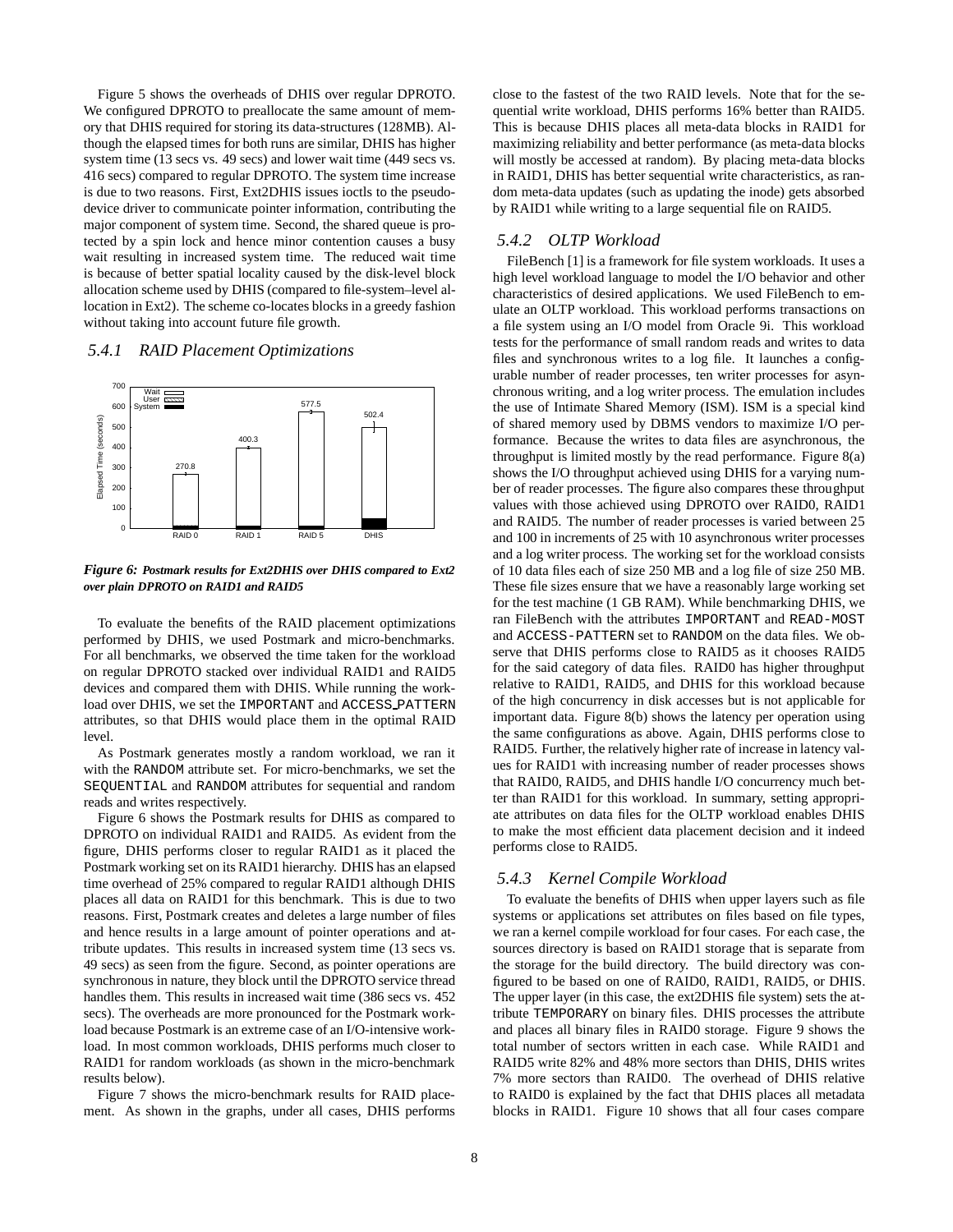

**Figure 7:** *Microbenchmark results for DHIS. For each benchmark we show the time taken for regular DPROTO directly over RAID1 and RAID5, and compared them with DHIS with access-pattern attributes*



**Figure 8: Throughput and Latency values for RAID0, RAID1, RAID5 and DHIS for the FileBench OLTP workload**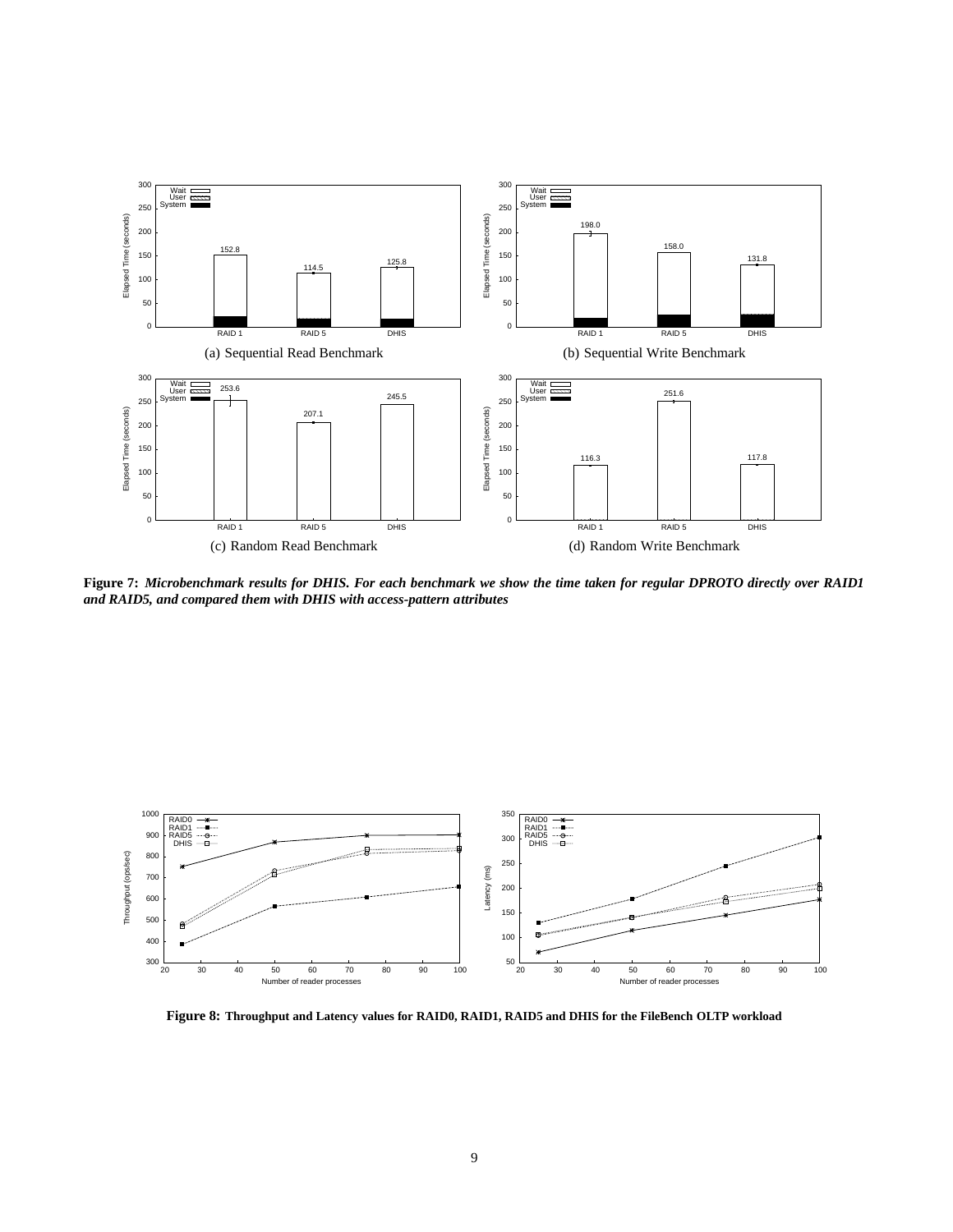

*Figure 9: Number of sectors written for RAID0, RAID1, RAID5, and DHIS for the Kernel Compile Workload*



*Figure 10: Kernel Compile results for RAID0, RAID1, RAID5, and DHIS*

almost equally well in terms of performance. Infact, DHIS has a system time overhead of about 2% because of pointer operations and attribute updates. The lack of apparent performance benefits is because a kernel compile is a CPU-intensive workload. However, other benefits such as power savings and reduction in backup overhead are apparent if we consider the fact that relatively less I/O is being performed and the possibility that RAID0 storage need not be backed up.





*Figure 11: Postmark results for Ext2DHIS over DHIS with selective NVRAM caching enabled (right) compared to Ext2 over DHIS (left)*

To evaluate the benefits of caching selected candidates in NVRAM, we compared ext2 over DHIS with ext2DHIS over DHIS. When running ext2DHIS over DHIS, we enabled selective NVRAM caching for DHIS. In both the cases, the file systems were mounted in synchronous mode. Using the pointer information exported by Ext2DHIS, DHIS chooses all meta-data blocks as candidates for NVRAM caching and hence for a synchronous workload most of

the meta-data block writes will be absorbed by the NVRAM. Figure 11 shows the benefits of selective NVRAM caching. For this run, we configured Postmark to create 1,000 files with sizes ranging from 10KB to 20KB, and 2,000 operations. We used this smaller configuration as we ran this workload with a synchronous mount of the file systems. As seen from the figure, caching meta-data selectively in NVRAM can improve write performance significantly (37%) for random I/O-intensive workloads.

In summary, we have shown through several benchmarks and workloads that by setting appropriate attributes about data usage, access patterns and importance, DHIS can be made to perform substantially better than traditional storage systems that place data without the knowledge of such attributes.

# **6. RELATED WORK**

Our work builds on the work on type-safe disks by Sivathanu et al. [16] which first proposed the notion of communicating information on logical pointers to the disk system, thus enabling the disk to know about the higher level structure of data. Like type-safe disks, Object-Based Storage devices (OSD) [14] also provide a richer device interface, improving device intelligence. OSDs support the notion of attributes on objects through which higher-level software can communicate object properties to the storage devices. Thus, a hierarchical storage system like DHIS can also be built on top of OSDs.

DHIS can help automate storage administration as envisaged by Self-\* Storage [8]. That work proposes the notion of supervisors, workers, and routers for automated administration. Workers are responsible for storage allocations based on observed workloads. Although the Self-\* storage architecture would work with workers as block stores, they can work better with intelligent storage systems like DHIS.

Karma [22] provides for an informed management policy in the context of multilevel caches. Like DHIS, Karma leverages application hints to make informed allocation decisions. Whereas Karma focuses on improving cache hit rate, DHIS enables RAID levels to occupy optimal positions in the storage hierarchy depending on data attributes.

The trade-offs between various RAID layout policies in large storage systems are well understood. Therefore, various approaches have been explored to tune these policies based on data-access patterns. One of the earliest systems that sought to address this issue is Hy's AutoRAID [20]. AutoRAID manages two RAID levels: RAID-1 and RAID-5. Newly written data is first placed in RAID-1 and then is slowly migrated into RAID-5 as the data gets cold. One problem with AutoRAID is that this migration cost is paid in the common case, since by default all data starts off in RAID-1. Second, the placement in the right RAID level is based on what the system infers to be the access pattern. This can be quite hard to infer accurately when the workload consists of various independent interleaved streams of access. In contrast, DHIS exploits explicit hints from the higher layers to enable more accurate placement. Also, while AutoRAID only addresses one dimension in this optimization space (namely, choosing RAID levels based on whether data is hot or cold), we have shown in this paper that there are various other attributes to be considered while deciding on an efficient layout and caching strategy.

Another approach that has been explored to address the problem of choosing the right RAID policies is to export information from the RAID system to the higher layers. ExRAID [6] is an example of a system in this category. By exposing fault boundaries and redundancy information to the file system, ExRAID allowed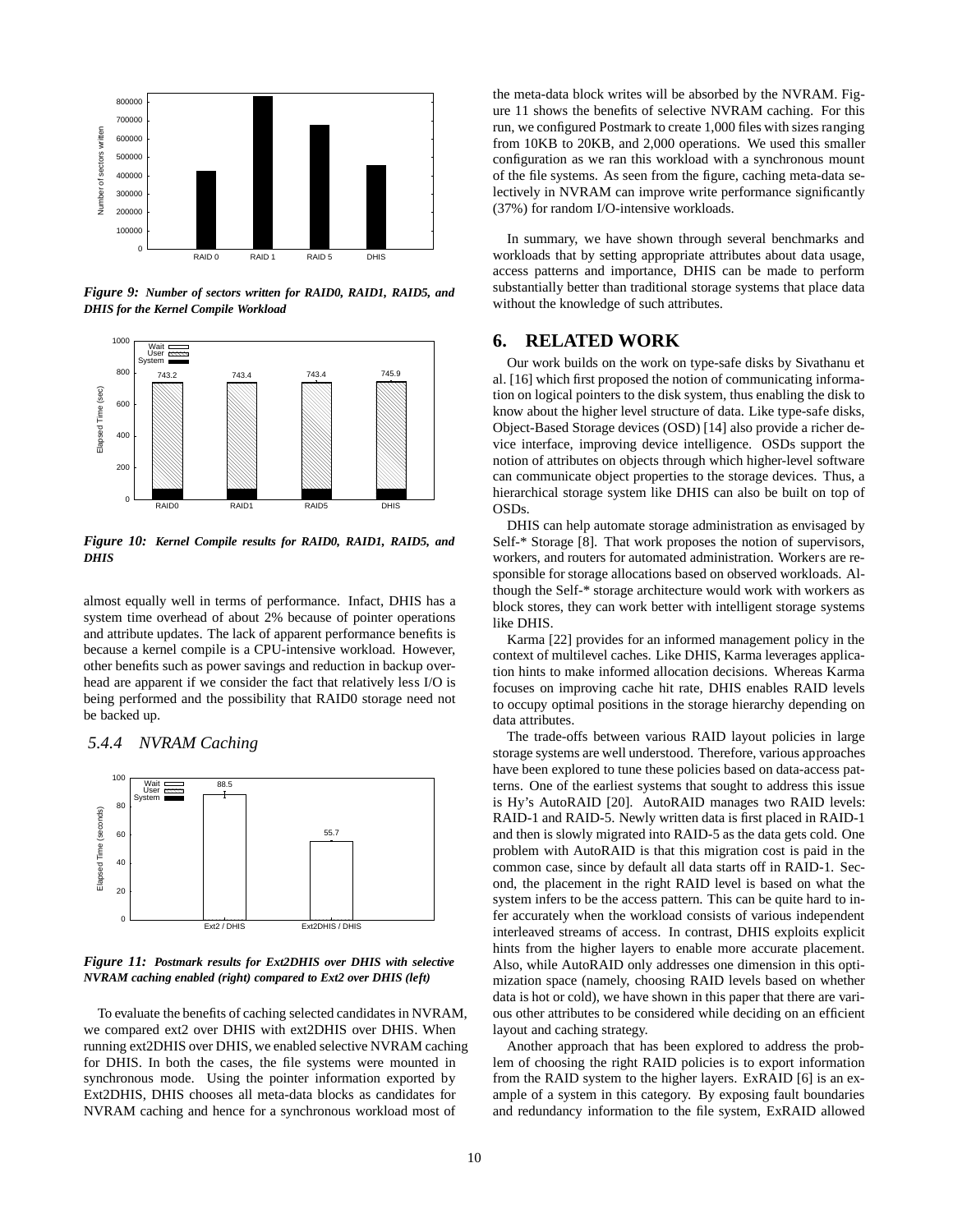the file system to tune its placement to match its expectations on the characteristics of the data. RAID systems in the industry also adopt a somewhat similar strategy where the volume manager enables creating multiple volumes per RAID level. One could imagine that a file system or database system could then implement custom policies by laying out data in the right volume. RAIF [12] is one such approach. A problem with that approach is that it requires the higher levels to understand the specifics of the range of policies and mechanisms the storage system supports. Researchers have also tried to automate this volume configuration based on offline trace analysis on the workload [2, 3]. However, given the increasing complexity of storage systems and the prevalence of a wide variety of policies for storage layout, this approach is harder to scale. For example, NetApp systems use a form of double-failure protection called Row-Diagonal parity [5] and there are other implementations of RAID6 [11]. Instead, by abstracting higher level data characteristics through well-defined attributes, we bridge this gap without creating a dependency between the file system and the storage system.

Application-level hints can be processed by runtime libraries [21] over native storage interfaces. However, this architecture requires runtime libraries for individual storage resources and is well-suited for cases where the storage resources are distributed.

More recently, there has been work on automatically inferring knowledge about higher-level operations and data structures by using semantic knowledge about the data [4, 17]. For example, semantic disks are capable of inferring that a particular set of blocks are metadata blocks and thus place those blocks in NVRAM for better write performance [17]. One drawback with the inference approach is its complexity and the difficulty of getting such inference always correct. With the more explicit attributes, DHIS can utilize a wider variety of higher-level information; for instance, the NVRAM caching in DHIS extends beyond just file system metadata, and includes arbitrary user-level data that has access patterns that are likely to benefit from NVRAM caching.

# **7. CONCLUSIONS**

The wide variety of techniques available to manage storage layout and reliability results in a difficult question for both storage vendors and developers of higher layers that interact with the storage system: which of these policies should be chosen? Our contributions to address this problem are as follows. First, we presented a new design choice for making optimal data placement decisions in an online fashion. By making intelligent use of the different attributes on data usage and importance, we have shown that a RAID system can achieve much better efficiency in its layout policies while remaining transparent to higher layers. File systems and other higher level layers simply inform the storage system about what they already know about the data, without worrying about how the storage system would use that information, thus freeing higher layers from having to reason about the internals of the storage system. Second, we used a generic disk functionality prototyping framework DPROTO to implement a hierarchical storage system, DHIS. DPROTO isolates key resources, CPU and memory, between disk-level functionality and host applications enabling effective prototyping and benchmarking. Finally, we have shown through an OLTP macro-benchmark and several micro-benchmarks that DHIS achieves benefits that are close to what can be achieved ideally with optimal data placement.

# **8. FUTURE WORK**

In the future, we plan to extend this work with new attributes and

optimizations including more intelligent block placement within a specific RAID level, by using higher level hints about projected file growth and more fine-grained file life-time characteristics. We also plan to implement policies for placement in finer-grained reliability levels in RAID, and consider emerging storage hardware such as flash memory.

## **9. ACKNOWLEDGMENTS**

This work was partially made possible by NSF CAREER EIA-0133589 and NSF CCR-0310493 awards.

# **10. REFERENCES**

- [1] A. Wilson. The new and improved FileBench. In *Proceedings of the Sixth USENIX Conference on File and Storage Technologies (FAST '08)*, San Jose, CA, February 2008. USENIX Association.
- [2] G. A. Alvarez, E. Borowsky, S. Go, T. H. Romer, R. A. Becker-Szendy, R. A. Golding, A. Merchant, M. Spasojevic, A. C. Veitch, and J. Wilkes. Minerva: An automated resource provisioning tool for large-scale storage systems. *ACM Trans. Comput. Syst.*, 19(4):483–518, 2001.
- [3] E. Anderson, M. Hobbs, K. Keeton, S. Spence, M. Uysal, and A. Veitch. Hippodrome: Running circles around storage administration. In *Proceedings of the First USENIX Conference on File and Storage Technologies (FAST 2002)*, pages 175–188, Monterey, CA, January 2002. USENIX Association.
- [4] L. N. Bairavasundaram, M. Sivathanu, A. C. Arpaci-Dusseau, and R. H. Arpaci-Dusseau. X-ray: A non-invasive exclusive caching mechanism for raids. In *ISCA '04: Proceedings of the 31st annual international symposium on Computer architecture*, pages 176–187, Washington, DC, USA, 2004. IEEE Computer Society.
- [5] P. Corbett, B. English, A. Goel, T. Grcanac, S. Kleiman, J. Leong, and S. Sankar. Row-diagonal parity for double disk failure correction. In *Proceedings of the Third USENIX Conference on File and Storage Technologies (FAST 2004)*, pages 1–14, San Francisco, CA, March/April 2004. USENIX Association.
- [6] T. E. Denehy, A. C. Arpaci-Dusseau, and R. H. Arpaci-Dusseau. Bridging the information gap in storage protocol stacks. In *Proceedings of the Annual USENIX Technical Conference*, pages 177–190, Monterey, CA, June 2002. USENIX Association.
- [7] EMC Corporation. Symmetrix 3000 and 5000 Enterprise Storage Systems. Product description guide, 1999.
- [8] Gregory R. Ganger, John D. Strunk, and Andre J. Klosterman. Self-\* storage: Brick-based storage with automated administration. Technical Report CMU-CS-03-178, Carnegie Mellon University, August 2003.
- [9] IBM. IBM System Storage DS6800. http://www-03.ibm.com/systems/storage/ disk/ds6000/index.html, 2007.
- [10] IBM. IBM System Storage DS8000 Turbo. http://www-03.ibm.com/systems/storage/ disk/ds8000/index.html, 2007.
- [11] J. S. Plank. The RAID-6 Liberation Codes. In *Proceedings of the Sixth USENIX Conference on File and Storage Technologies (FAST '08)*, San Jose, CA, February 2008. USENIX Association.
- [12] N. Joukov, A. M. Krishnakumar, C. Patti, A. Rai, S. Satnur, A. Traeger, and E. Zadok. RAIF: Redundant Array of